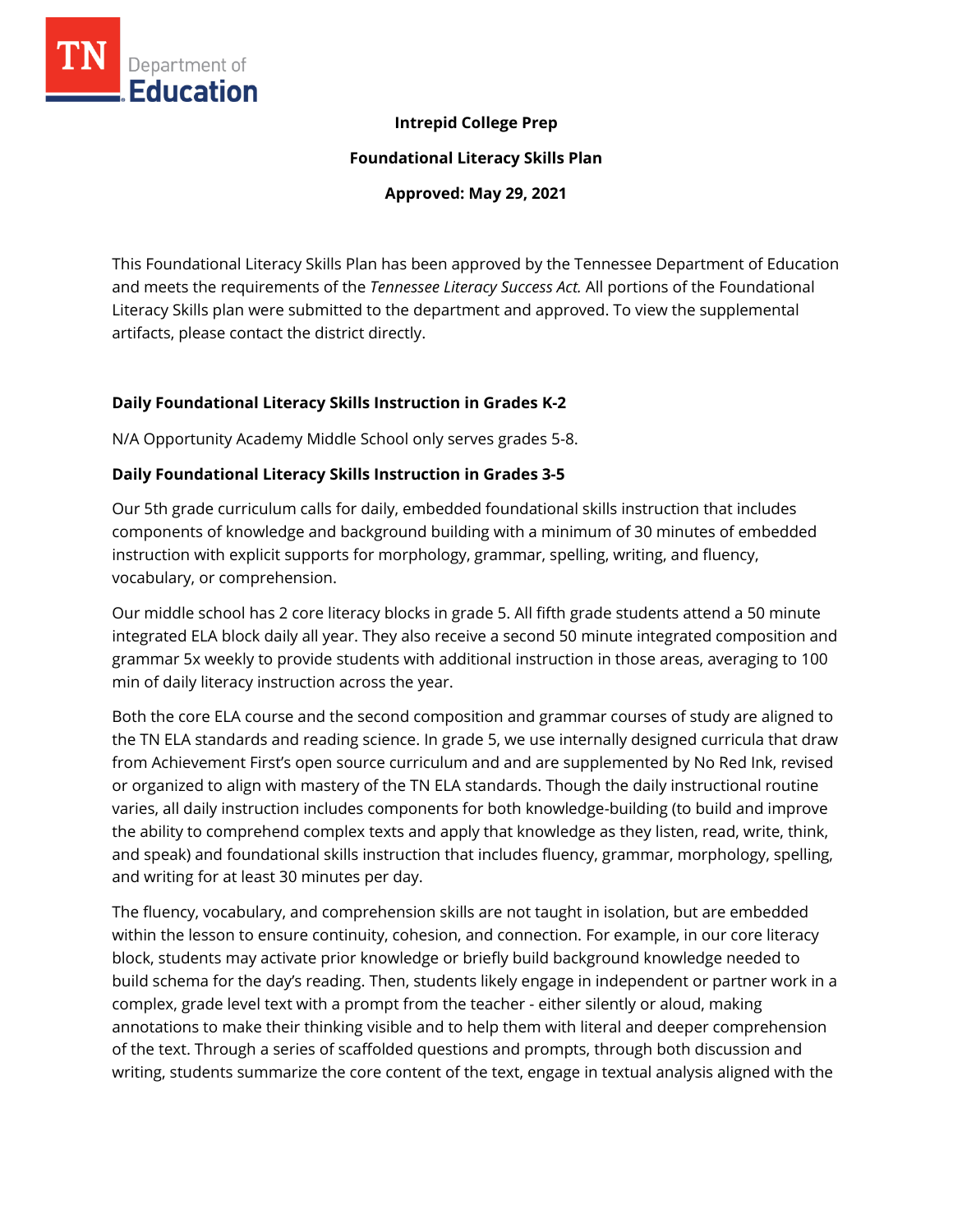Department of **Education** 

standard(s) of the day, and engage in word and sentence level analysis to build meaning individually, in pairs or small groups, and as a whole group.

Students also receive explicit vocabulary instruction, wherein teachers provide explicit instruction for the Tier 2 or Tier 3 vocabulary words needed to engage fully in the day's lesson or tasks. In some lessons, students may engage in more intensive analysis of morphemes to understand how they can use parts of words to determine meaning, and then use their word knowledge as they engage in their other literacy activities.

## **Approved Instructional Materials for Grades K-2**

Approved waiver for other materials

## **Approved Instructional Materials for Grades 3-5**

Approved waiver for other materials

## **Additional Information about Instructional Materials**

Charter agreement is uploaded to note our instructional materials.

# **Universal Reading Screener for Grades K-5. This screener complies with RTI<sup>2</sup>and Say Dyslexia requirements.**

In 5th - 8th grades we use NWEA MAP, a nationally normed, skills-based universal screener as part of the universal screening process. This is issued 3 times per year (Fall, Winter, Spring). For students who are identified as "at-risk" staff completes the teacher observation questionnaire for dyslexia and also uses DIBELS testing for phonological and phonemic awareness, sound-symbol recognition, alphabetic knowledge, and decoding skills. Staff uses AIMSweb for encoding skills and CTOPP-2 for rapid naming screening. These interventions comply with the dyslexia screening requirements established in § 49-1-229 and with the universal screening requirements established in Tennessee's RTI² framework manual.

#### **Intervention Structure and Supports**

In the fall, students are given a universal screener (NWEA MAP) to determine which students are potentially at risk. Our school principals, special education coordinators, school psychologist, and grade level English teachers review data from the NWEA MAP to determine which students' screener score is between the 0-25th percentile. Students demonstrating need and classified as Tier II or Tier III are given an additional screeners (DIBELS and AIMSweb) to determine potential dyslexia intervention, per Tennessee law requirements, and to further determine appropriate placement in intervention groups allowing us to more strategically group students by need.

Students receive daily, small-group intervention for 50 minutes. This intervention happens in the Intervention blocked outlined on the schedule above and during community circle on Wednesdays. The personalized learning time for students who qualify for RTI is tailored to their specific needs and delivered in student:teacher ratios that reflect that requirements for Tier II or Tier III intervention. Depending on the identified need, Intrepid determines the appropriate intervention a student will receive. Students with comprehension deficits receive strategic pre-teaching of text and text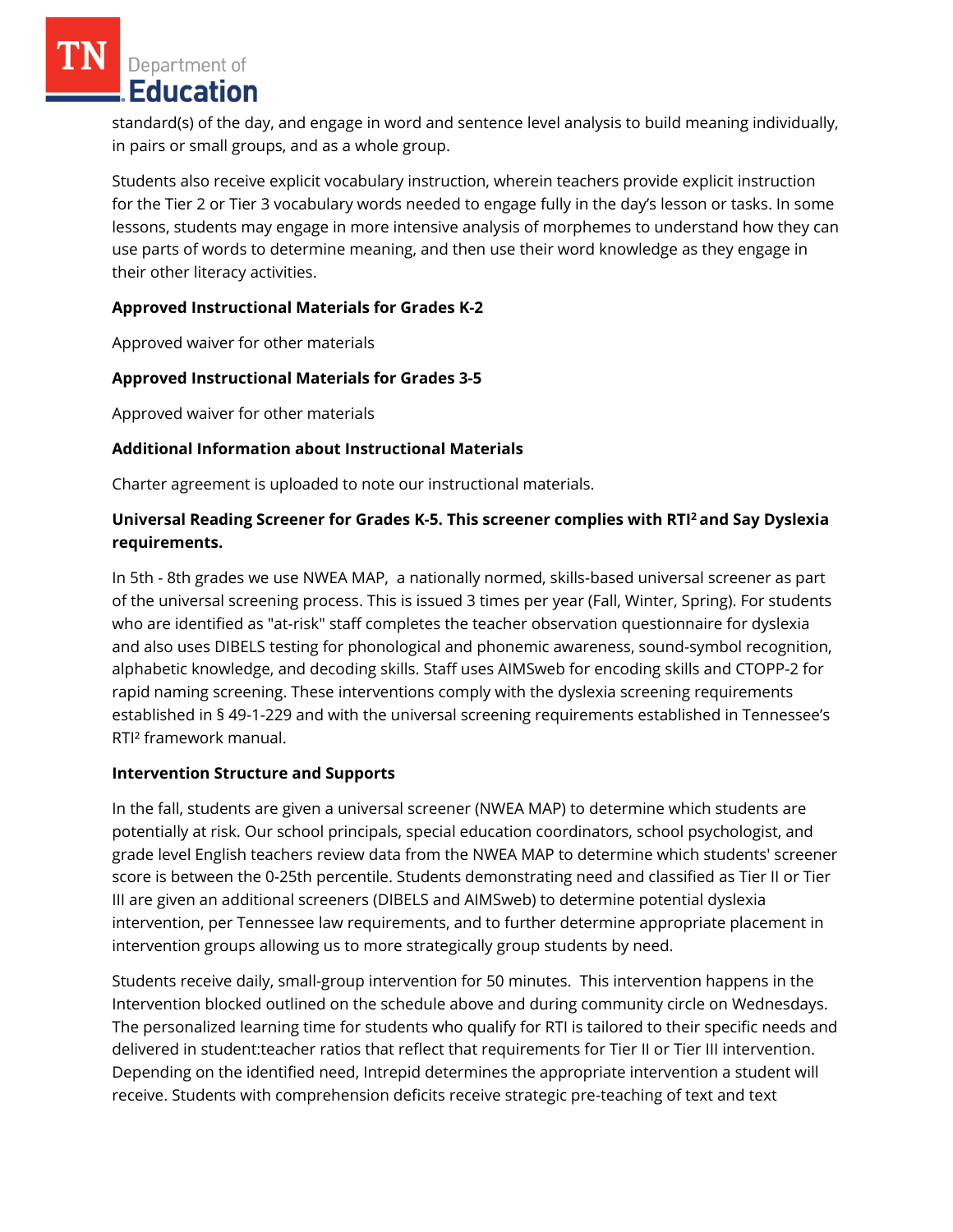Department of **Education** 

features as well as explicit vocabulary instruction on Tier II and Tier III vocabulary words. Additionally, intervention providers include explicit modeling of annotation strategies to help make visible the deep thinking done during reading, and scaffolded questioning. Students also receive explicit vocabulary instruction on Tier II and Tier III words. Fluency practice is embedded within these daily intervention routines. Some students also receive a research-based intervention including the Orton Gillingham approach.

Data teams meet to review progress monitoring data to determine if the student is responding to the intervention and/or if a change in the intervention is necessary. Data teams view this information holistically including evaluating a student's attendance record, engagement in the intervention, and consideration to any other potential formative data students that would indicate a response to the intervention.

Depending on this view, the school team determines if a change in the intervention or the intervention provider is needed.

# **Parent Notification Plan/Home Literacy Reports**

Our parent letters provide a clear explanation of skill gaps and the depth and extent of student need. Our parent letters provide information about how the gaps will be addressed in intervention. Intrepid has a parent communication model that provides communication every 4.5 weeks at a minimum. We share progress with families and notify of "at-risk" status within existing communications. These communications are intended to supplement our overall communication plan but they specifically name which interventions students are involved in, the importance of reading by third grade, and free reading activities to be implemented at home. All communications are provided in two primary languages (English and Spanish) with additional at-risk communications provided in Arabic as well. The cadence of communication is as follows:

Mid-way through quarter 1: Progress report, beginning of year MAP family report, supplementary communication explaining MAP report and at risk status as well as tier of intervention (see attached letter)

End of Quarter 1: student report card and intervention update

Mid-way through quarter 2: Progress report and intervention update

End of Quarter 2: student report card and mid-year intervention update; mid-year MAP report

Mid-way through quarter 3: student progress report and intervention update

End-of-quarter 3: student report card and intervention update

Mid-way through quarter 4: student progress report and intervention update

End of quarter 4: end of year report card and end-of year MAP report

#### **Professional Development Plan**

Intrepid provides PD throughout the year with weekly PD on Wednesday afternoons, a summer PD session lasting three weeks, and lastly, 5 PD days scheduled in the calendar year. Intrepid uses the